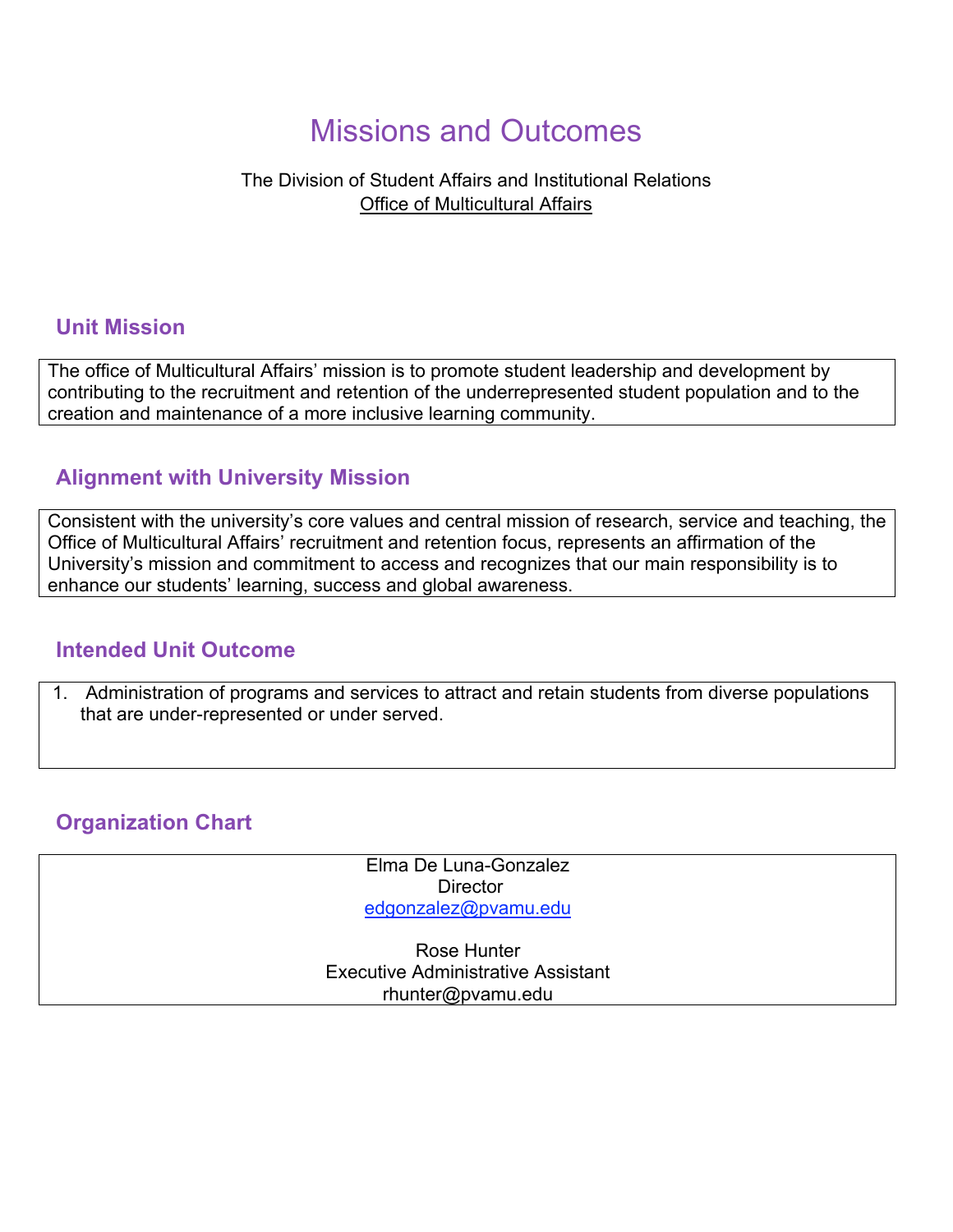# **Assessment of Program Outcomes**

# **Report Form A-2**

Multicultural Affair (Administrative or Educational Support Unit)

#### Fall 2006 (Assessment Period Covered)

**Instructions:** This form should be used to report on each of your Outcomes. Although you may not assess every program every year, you will have a report for each outcome based on the year that it was assessed.

**1. Program Outcome** (What characteristic, skill, behavior, attitude, service, performance, product, system, process, output, etc., did your program intend to offer or enhance?)

**Outcome #1:** Attract and Retain diverse student populations that are under-represented and under served.

### **2. Strategies Used to Meet Program Outcome #1** (What did you do?)

#### **Recruit**

- a. Spring 2006 hired new Director, Multicultural Affairs tasked with the responsibility of revitalizing the Programs and services of the Office.
- b. Communicate and collaborate with Enrollment Management on TACRAO schedule and recruitment efforts.
- c. Identify demographic areas and high school districts that compromise the majority of the Latino and other population and concentrate in those areas for recruitment of prospective Latino and other students.
- d. Participate in High School Career Fairs & College Day/Night events throughout the State of Texas with under-represented populations.
- e. Host a Latino High School Day in both the Fall and Spring semester to assist the university in its efforts to recruit Latino and other students.
- f. Invite Latino and other students and faculty in the university to participate in the high school recruitment process.
- g. Conduct on and off campus Financial Aid and Scholarship Seminars in both Spanish and English for Latino and other students and parents.
- h. Develop empathetic and trusting relationship with prospective students and parents.

**Retain**

- i. Develop a Peer Mentor Program (Collegiate G-Force) that supports students in high schools from under-represented populations to attain their educational goals and enable both the parent and the student in gaining early awareness and readiness for under - graduate programs.
- j. Administration of cultural events that promote students' awareness and sensitivity to different ethnic groups.
- k. Coordinate programs to promote multicultural sensitivity with the cooperation of other campus entities.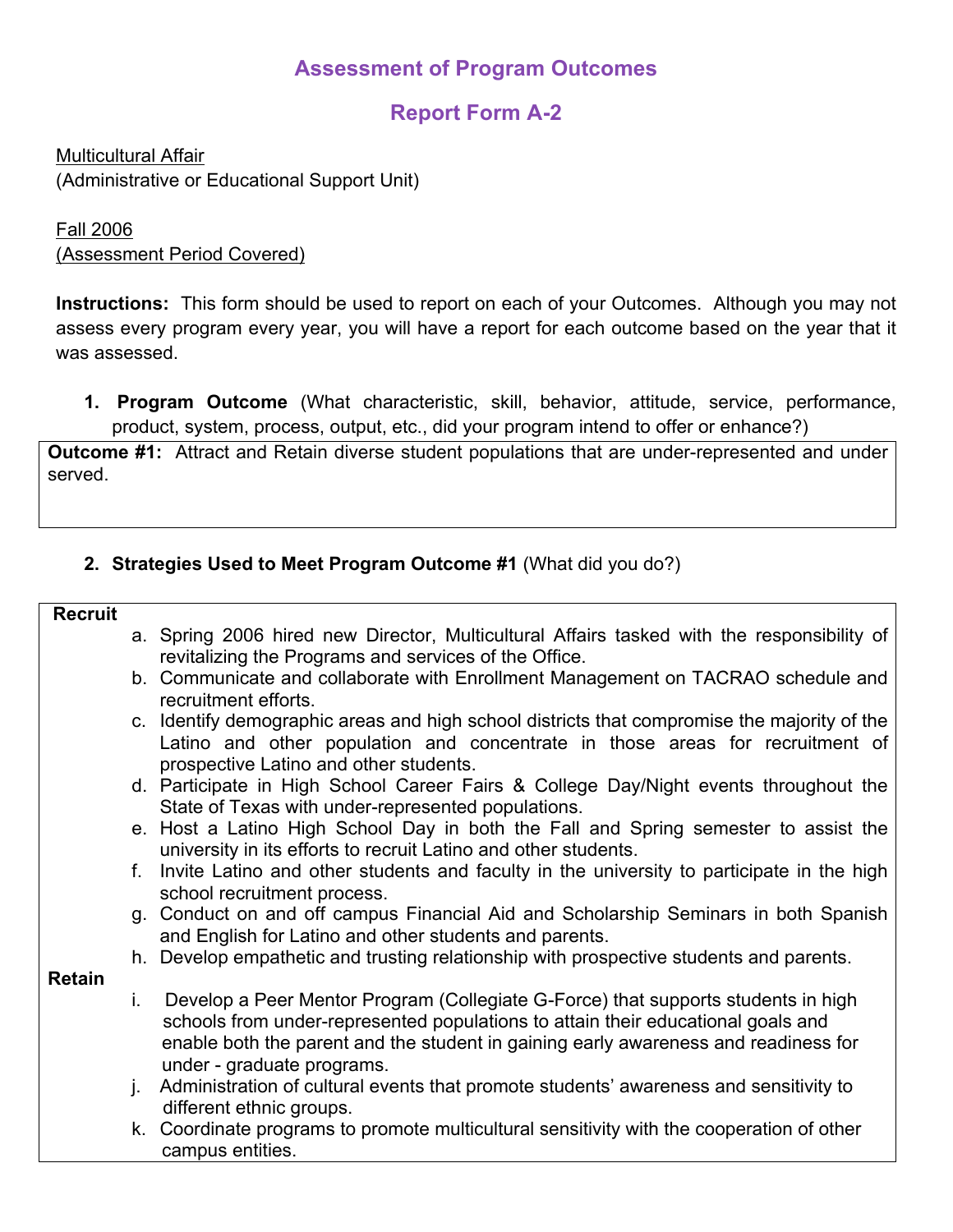l. Monitor academic progress through groups or individual sessions.

- m. Provide appropriate referrals for students to meet regularly with academic advisors.
- n. Encourage multicultural students to attend activities and services provided by other campus offices.
- o. Advise student organizations (International Student Organization (ISO), Coalition of Hispanic American Students (CHISPAS), which advance the quality and interest of specific ethnic groups.
- p. Assist Latino and other students in finding summer internships, providing workshops (on job search techniques, resumes, and setting up a business), time management seminars and attending job fairs.
- q. Provide resources through a Multicultural Resource Library.
- r. Provide coherent, intentional leadership experiences through the participation of conferences, workshops, seminars to allow students to integrate with students from other universities.

**3a**. **First Measure or Means of Assessment for Outcome above and criteria for Success**  (Satisfaction Surveys, mock interviews, activity evaluations, focus group product, After-the-Trip impact Statement, Internal and/or External Audit, Case Studies, project participation rates, Percentage increases, Attendance, Completion rates, etc.). Briefly explain the means or measure and how you determined achievement.

- 1. Activity Report -Office of Recruitment, Marketing and Special Programs.
- 2. Satisfaction Survey High School Financial Aid Workshops.
- 3. Enrollment numbers on Multicultural students.

 **3b**. **Results/Findings.** (How did you do?)

1. Activity Report - Office of Recruitment, Marketing and Special Programs.

 Summary: This assessment reports are gather at every high school visited, at the end of the year we examine the report data to determine the effectiveness of the recruitment visit.

2. 2**.** Satisfaction Survey – High School Financial Aid Workshops

Summary: Majority of students responding the satisfaction survey reported favorably when asked about the effectiveness of the program, the usefulness of the information and its 5. effectiveness in motivating them to attend college.

7. 3 Enrollment numbers on Multicultural students

**8.** Summary:As a result of intensified and collaborative efforts of this office and the Office of **9.** Recruitment, marketing and Special program the enrollment of under-represented and **10.** Under-served student populations have increased each year since Spring 2006. **11.** On- campus programming to support retention of these students has also increased. **12.** Some new programs include but are not limited to Afro-Latino Night Contest (Bailando con Las Estrellas) Dancing with the Stars, Asian Awareness Month (Chinese Lion Dragon Dancers, Korean Dance Troupe), and the International Food Festival.